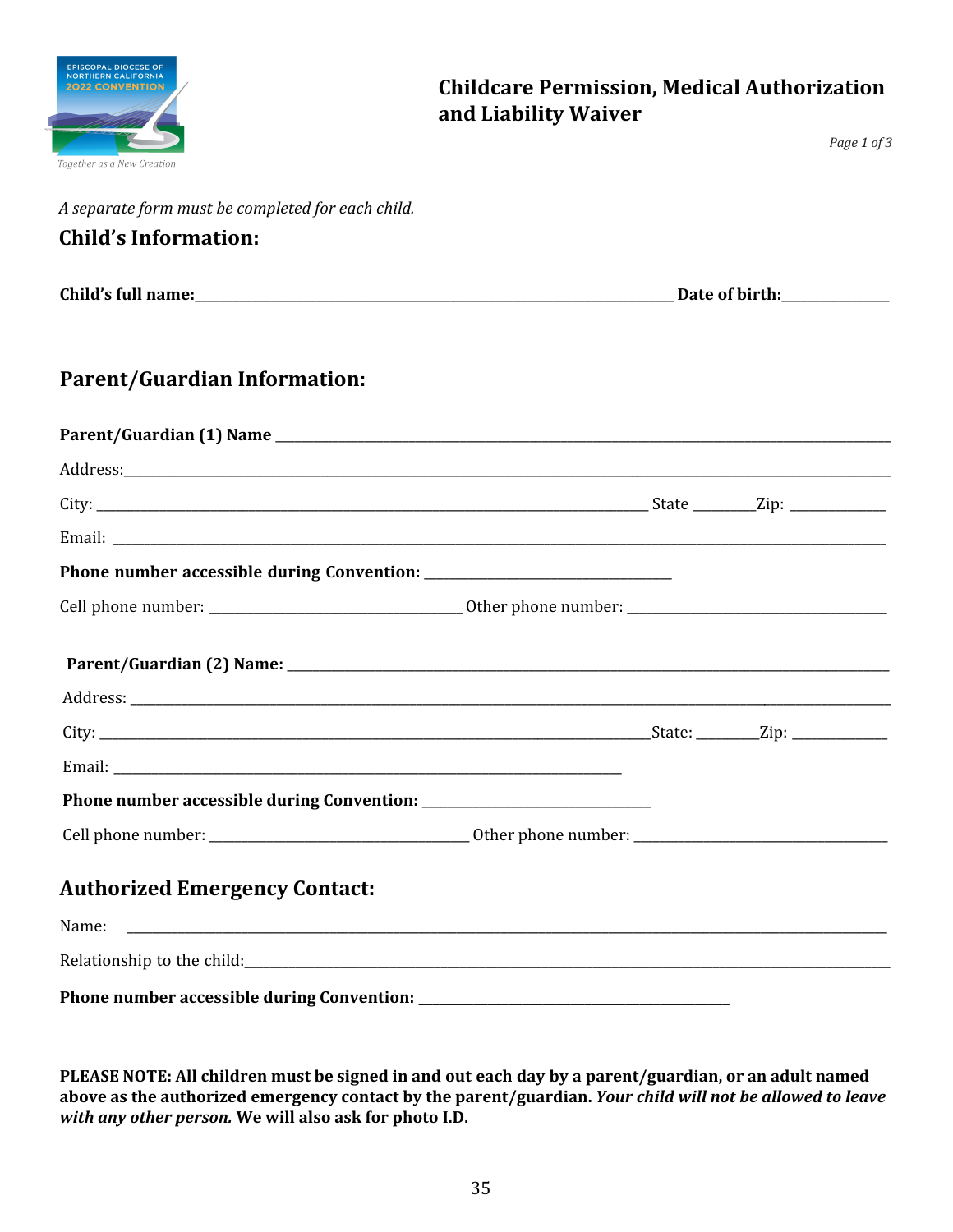| <b>EPISCOPAL DIOCESE OF</b><br><b>NORTHERN CALIFORNIA</b> |
|-----------------------------------------------------------|
| <b>2022 CONVENTION</b>                                    |
|                                                           |
|                                                           |
| Together as a New Creation                                |

*Page 2 of 3*

| <b>Medical Information:</b> |
|-----------------------------|
| Allergies:                  |
|                             |
|                             |
|                             |
|                             |
|                             |
|                             |
|                             |

#### **Medical Authorization:**

I understand that personal injury can and may occur to my child, and in the event of an emergency I understand I will be contacted immediately. If I cannot be contacted immediately, I/we the parents/legal guardian(s), hereby authorize and consent to, in the case of an emergency illness or injury that occurs during this event, any x-ray examination, anesthetic, medical or surgical diagnosis or treatment or hospital care deemed advisable by, and to be rendered under the general or special supervision of any licensed medical personnel on the staff of any licensed hospital. This authorization is given in advance of any specific diagnosis, treatment or hospital care required, but is given to provide authority and power to render care that is deemed advisable in the best judgment of the physician. I/we authorize the Authorized Emergency Contact listed above, or another appointed advisor present at this event at which an illness or injury occurs to make emergency medical decisions on behalf of our child in the event I/we cannot be located; and I further agree to be liable for and to pay all costs incurred in connection with such medical attention.

|                         | $Policy \#:$  |  |
|-------------------------|---------------|--|
| <b>Phone:</b>           |               |  |
| <b>Family Doctor: _</b> | <b>Phone:</b> |  |